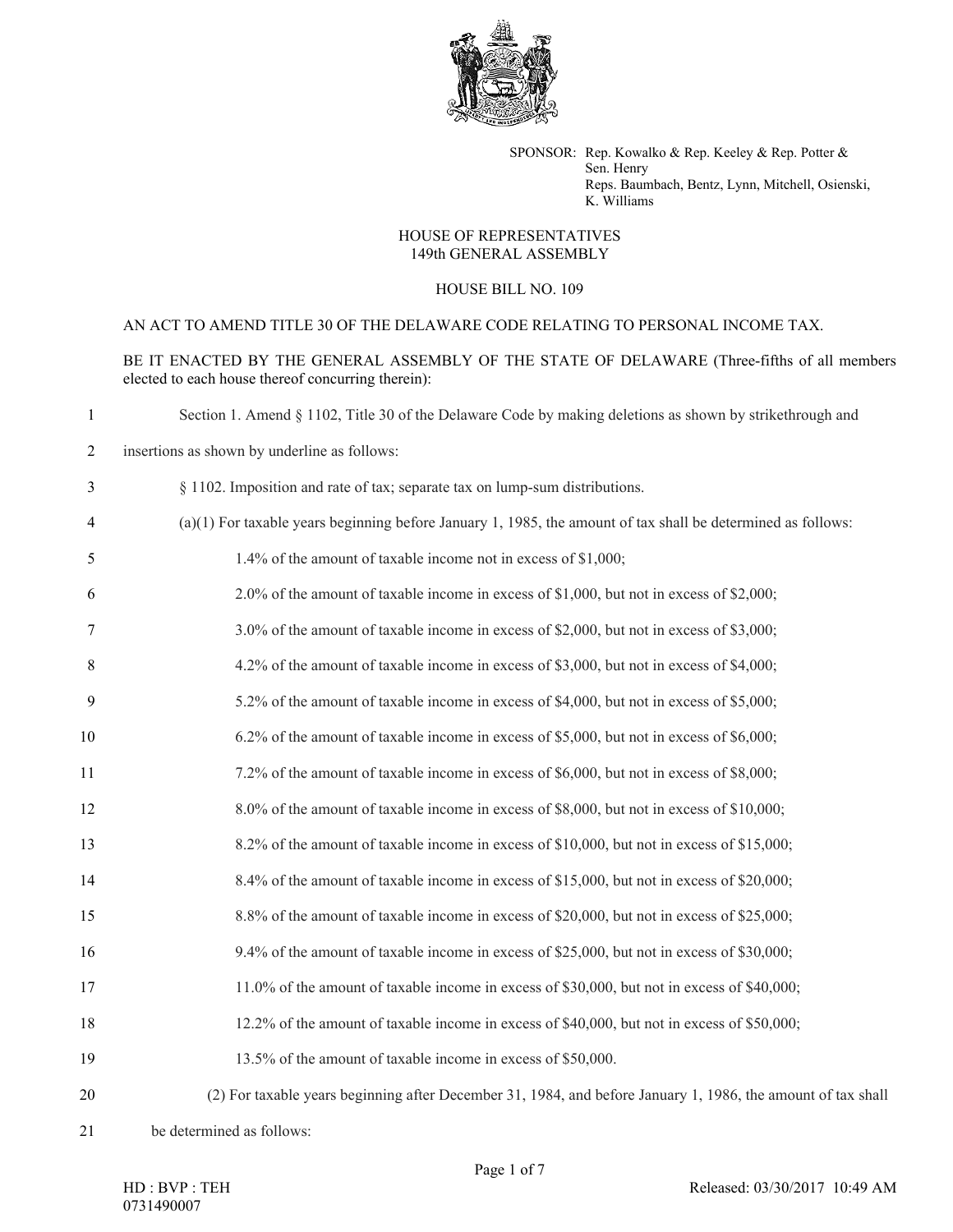| 22 | 1.3% of the amount of taxable income not in excess of \$1,000;                                               |
|----|--------------------------------------------------------------------------------------------------------------|
| 23 | 1.8% of the amount of taxable income in excess of \$1,000, but not in excess of \$2,000;                     |
| 24 | 2.7% of the amount of taxable income in excess of \$2,000, but not in excess of \$3,000;                     |
| 25 | 3.8% of the amount of taxable income in excess of \$3,000, but not in excess of \$4,000;                     |
| 26 | 4.7% of the amount of taxable income in excess of \$4,000, but not in excess of \$5,000;                     |
| 27 | 5.6% of the amount of taxable income in excess of \$5,000, but not in excess of \$6,000;                     |
| 28 | 6.5% of the amount of taxable income in excess of \$6,000, but not in excess of \$8,000;                     |
| 29 | 7.2% of the amount of taxable income in excess of \$8,000, but not in excess of \$10,000;                    |
| 30 | 7.4% of the amount of taxable income in excess of \$10,000, but not in excess of \$15,000;                   |
| 31 | 7.6% of the amount of taxable income in excess of \$15,000, but not in excess of \$20,000;                   |
| 32 | 7.9% of the amount of taxable income in excess of \$20,000, but not in excess of \$25,000;                   |
| 33 | 8.5% of the amount of taxable income in excess of \$25,000, but not in excess of \$30,000;                   |
| 34 | 9.9% of the amount of taxable income in excess of \$30,000, but not in excess of \$40,000;                   |
| 35 | 10.7% of the amount of taxable income in excess of \$40,000.                                                 |
| 36 | (3) For taxable years beginning after December 31, 1985, and before January 1, 1987, the amount of tax shall |
|    |                                                                                                              |
| 37 | be determined as follows:                                                                                    |
| 38 | 1.2% of the amount of taxable income not in excess of \$1,000;                                               |
| 39 | 1.6% of the amount of taxable income in excess of \$1,000, but not in excess of \$2,000;                     |
| 40 | 2.5% of the amount of taxable income in excess of \$2,000, but not in excess of \$3,000;                     |
| 41 | 3.5% of the amount of taxable income in excess of \$3,000, but not in excess of \$4,000;                     |
| 42 | 4.3% of the amount of taxable income in excess of \$4,000, but not in excess of \$5,000;                     |
| 43 | 5.1% of the amount of taxable income in excess of \$5,000, but not in excess of \$6,000;                     |
| 44 | 5.9% of the amount of taxable income in excess of \$6,000, but not in excess of \$8,000;                     |
| 45 | 6.6% of the amount of taxable income in excess of \$8,000, but not in excess of \$10,000;                    |
| 46 | 6.7% of the amount of taxable income in excess of \$10,000, but not in excess of \$15,000;                   |
| 47 | 6.9% of the amount of taxable income in excess of \$15,000, but not in excess of \$20,000;                   |
| 48 | 7.2% of the amount of taxable income in excess of \$20,000, but not in excess of \$25,000;                   |
| 49 | 7.7% of the amount of taxable income in excess of \$25,000, but not in excess of \$30,000;                   |
| 50 | 9.0% of the amount of taxable income in excess of \$30,000, but not in excess of \$40,000;                   |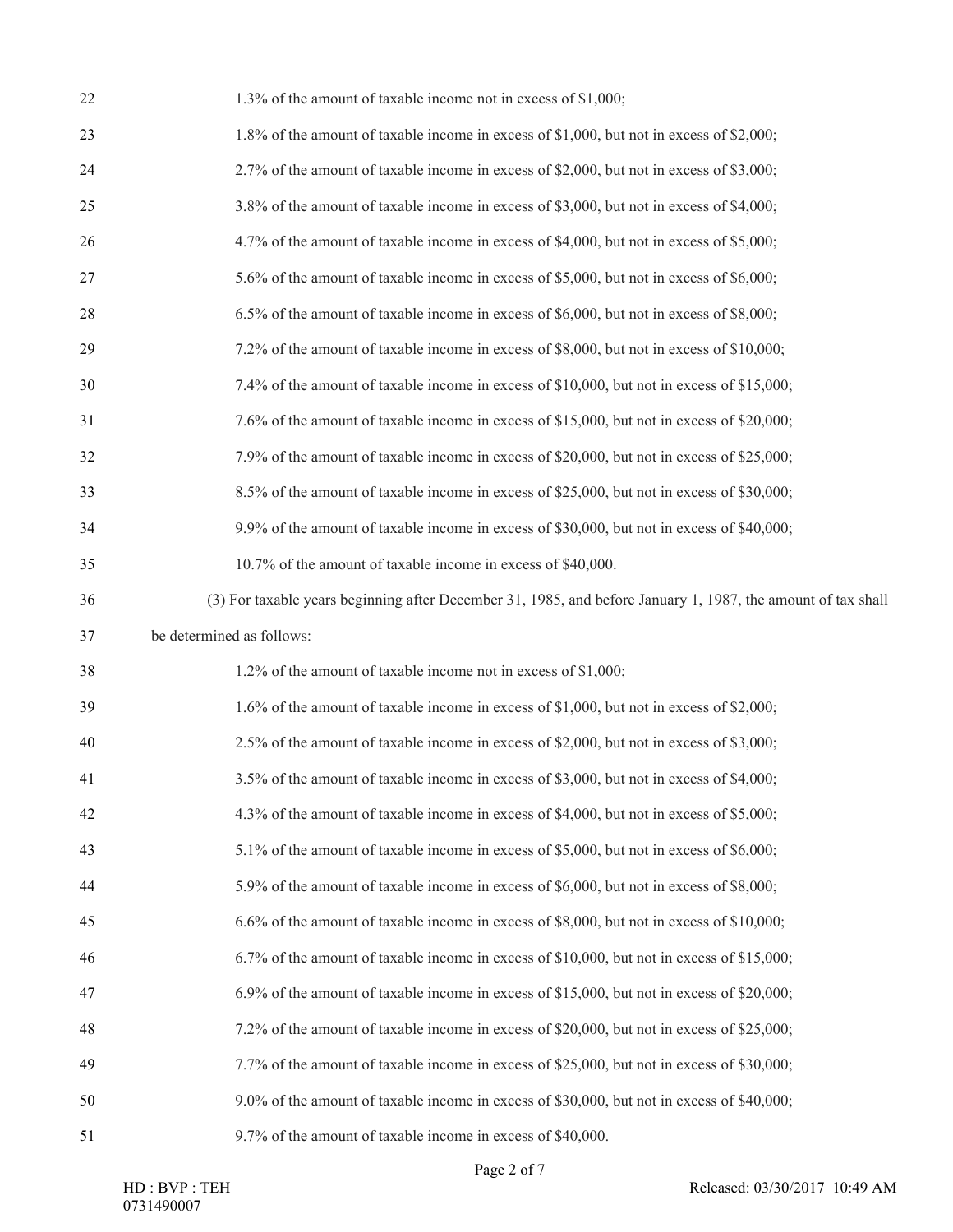| 52 | (4) For taxable years beginning after December 31, 1986, and before January 1, 1988, the amount of tax shall |
|----|--------------------------------------------------------------------------------------------------------------|
|    | be determined as follows:                                                                                    |

| 54 | 1.0% of the amount of taxable income not in excess of \$1,000;                                               |
|----|--------------------------------------------------------------------------------------------------------------|
| 55 | 1.4% of the amount of taxable income in excess of \$1,000, but not in excess of \$2,000;                     |
| 56 | 2.3% of the amount of taxable income in excess of \$2,000, but not in excess of \$3,000;                     |
| 57 | 3.2% of the amount of taxable income in excess of \$3,000, but not in excess of \$4,000;                     |
| 58 | 3.9% of the amount of taxable income in excess of \$4,000, but not in excess of \$5,000;                     |
| 59 | 4.6% of the amount of taxable income in excess of \$5,000, but not in excess of \$6,000;                     |
| 60 | 5.4% of the amount of taxable income in excess of \$6,000, but not in excess of \$8,000;                     |
| 61 | 6.0% of the amount of taxable income in excess of \$8,000, but not in excess of \$10,000;                    |
| 62 | 6.1% of the amount of taxable income in excess of \$10,000, but not in excess of \$15,000;                   |
| 63 | 6.3% of the amount of taxable income in excess of \$15,000, but not in excess of \$20,000;                   |
| 64 | 6.5% of the amount of taxable income in excess of \$20,000, but not in excess of \$25,000;                   |
| 65 | 7.0% of the amount of taxable income in excess of \$25,000, but not in excess of \$30,000;                   |
| 66 | 8.2% of the amount of taxable income in excess of \$30,000, but not in excess of \$40,000;                   |
| 67 | 8.8% of the amount of taxable income in excess of \$40,000.                                                  |
| 68 | (5) For taxable years beginning after December 31, 1987, and before January 1, 1996, the amount of tax shall |
| 69 | be determined as follows:                                                                                    |
| 70 | 3.2% of taxable income in excess of \$2,000, but not in excess of \$5,000;                                   |
| 71 | 5.0% of taxable income in excess of \$5,000, but not in excess of \$10,000;                                  |
| 72 | 6.0% of taxable income in excess of \$10,000, but not in excess of \$20,000;                                 |
| 73 | $6.6\%$ of taxable income in excess of \$20,000, but not in excess of \$25,000;                              |
| 74 | 7.0% of taxable income in excess of \$25,000, but not in excess of \$30,000;                                 |
| 75 | 7.6% of taxable income in excess of \$30,000, but not in excess of \$40,000;                                 |
| 76 | 7.7% of taxable income in excess of \$40,000.                                                                |
| 77 | (6) For taxable years beginning after December 31, 1995, and before January 1, 1997, the amount of tax shall |
| 78 | be determined as follows:                                                                                    |
| 79 | 3.2% of taxable income in excess of \$2,000 but not in excess of \$5,000;                                    |
| 80 | 5.0% of taxable income in excess of \$5,000 but not in excess of \$10,000;                                   |
| 81 | 6.0% of taxable income in excess of \$10,000 but not in excess of \$20,000;                                  |
|    |                                                                                                              |

Page 3 of 7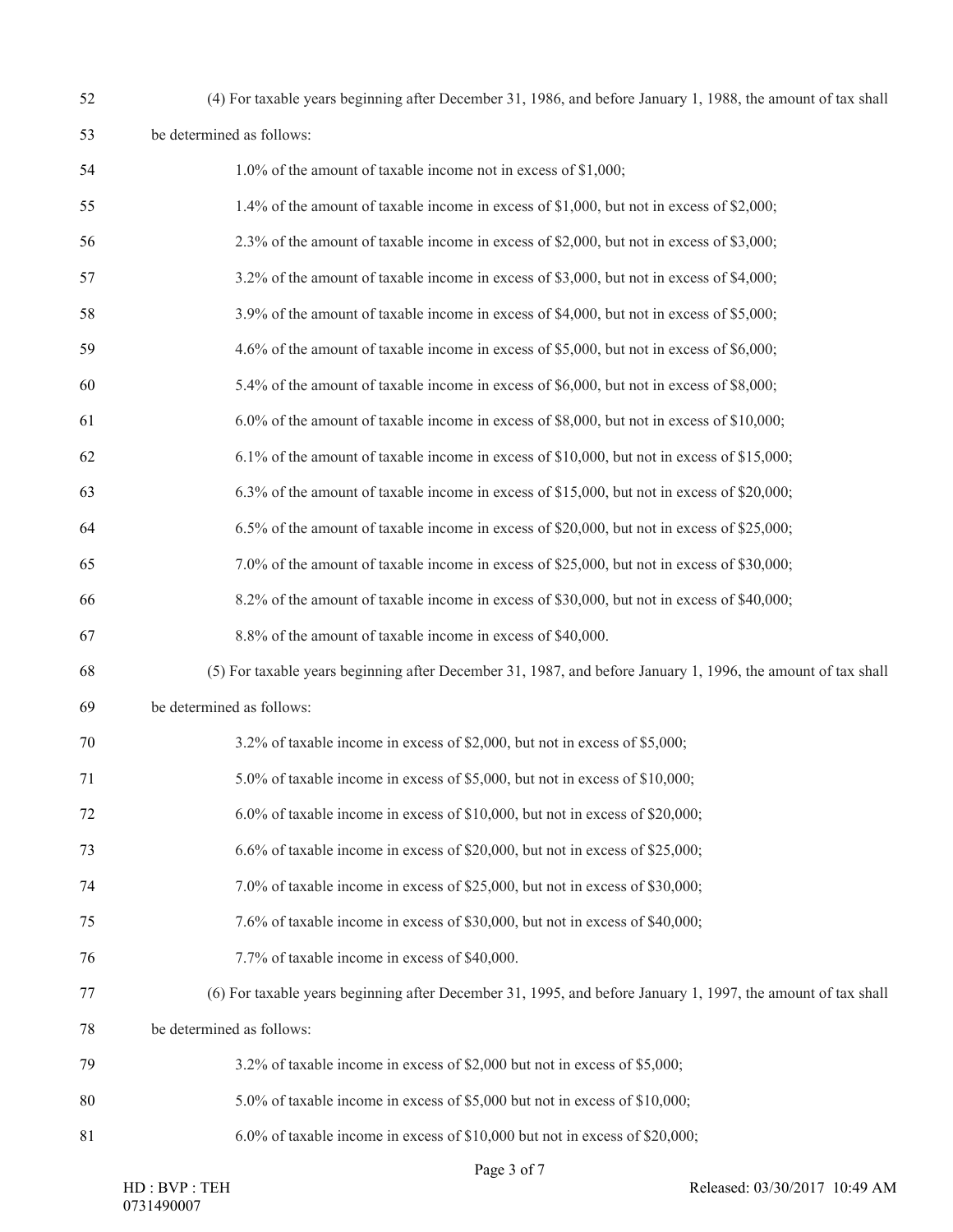| 82  | 6.35% of taxable income in excess of \$20,000 but not in excess of \$25,000;                                         |
|-----|----------------------------------------------------------------------------------------------------------------------|
| 83  | 6.65% of taxable income in excess of \$25,000 but not in excess of \$30,000;                                         |
| 84  | 7.1% of taxable income in excess of \$30,000.                                                                        |
| 85  | (7) For taxable years beginning after December 31, 1996, and before January 1, 1999, the amount of tax shall         |
| 86  | be determined as follows:                                                                                            |
| 87  | 3.1% of taxable income in excess of \$2,000 but not in excess of \$5,000;                                            |
| 88  | 4.85% of taxable income in excess of \$5,000 but not in excess of \$10,000;                                          |
| 89  | 5.8% of taxable income in excess of \$10,000 but not in excess of \$20,000;                                          |
| 90  | 6.15% of taxable income in excess of \$20,000 but not in excess of \$25,000;                                         |
| 91  | 6.45% of taxable income in excess of \$25,000 but not in excess of \$30,000;                                         |
| 92  | 6.9% of taxable income in excess of \$30,000.                                                                        |
| 93  | (8) For taxable years beginning after December 31, 1998, and before January 1, 2000, the amount of tax shall         |
| 94  | be determined as follows:                                                                                            |
| 95  | 2.60% of taxable income in excess of \$2,000 but not in excess of \$5,000;                                           |
| 96  | 4.30% of taxable income in excess of \$5,000 but not in excess of \$10,000;                                          |
| 97  | 5.20% of taxable income in excess of \$10,000 but not in excess of \$20,000; and                                     |
| 98  | 5.60% of taxable income in excess of \$20,000 but not in excess of \$25,000.                                         |
| 99  | (9) For taxable years beginning after December 31, 1998, and before January 1, 2000, the amount of tax shall         |
| 100 | be determined by reference to paragraph (a)(8) of this section and 5.95% of taxable income in excess of \$25,000 but |
| 101 | not in excess of \$60,000; and 6.40% of taxable income in excess of \$60,000.                                        |
| 102 | (10) For taxable years beginning after December 31, 1999, and before January 1, 2010, the amount of tax shall        |
| 103 | be determined as follows:                                                                                            |
| 104 | 2.2% of taxable income in excess of \$2,000 but not in excess of \$5,000;                                            |
| 105 | 3.9% of taxable income in excess of \$5,000 but not in excess of \$10,000;                                           |
| 106 | 4.8% of taxable income in excess of \$10,000 but not in excess of \$20,000;                                          |
| 107 | 5.2% of taxable income in excess of \$20,000 but not in excess of \$25,000; and                                      |
| 108 | 5.55% of taxable income in excess of \$25,000 but not in excess of \$60,000.                                         |
| 109 | (11) For taxable years beginning after December 31, 1999, and before January 1, 2010, the amount of tax shall        |
| 110 | be determined by reference to paragraph (a)(10) of this section and 5.95% of taxable income in excess of \$60,000.   |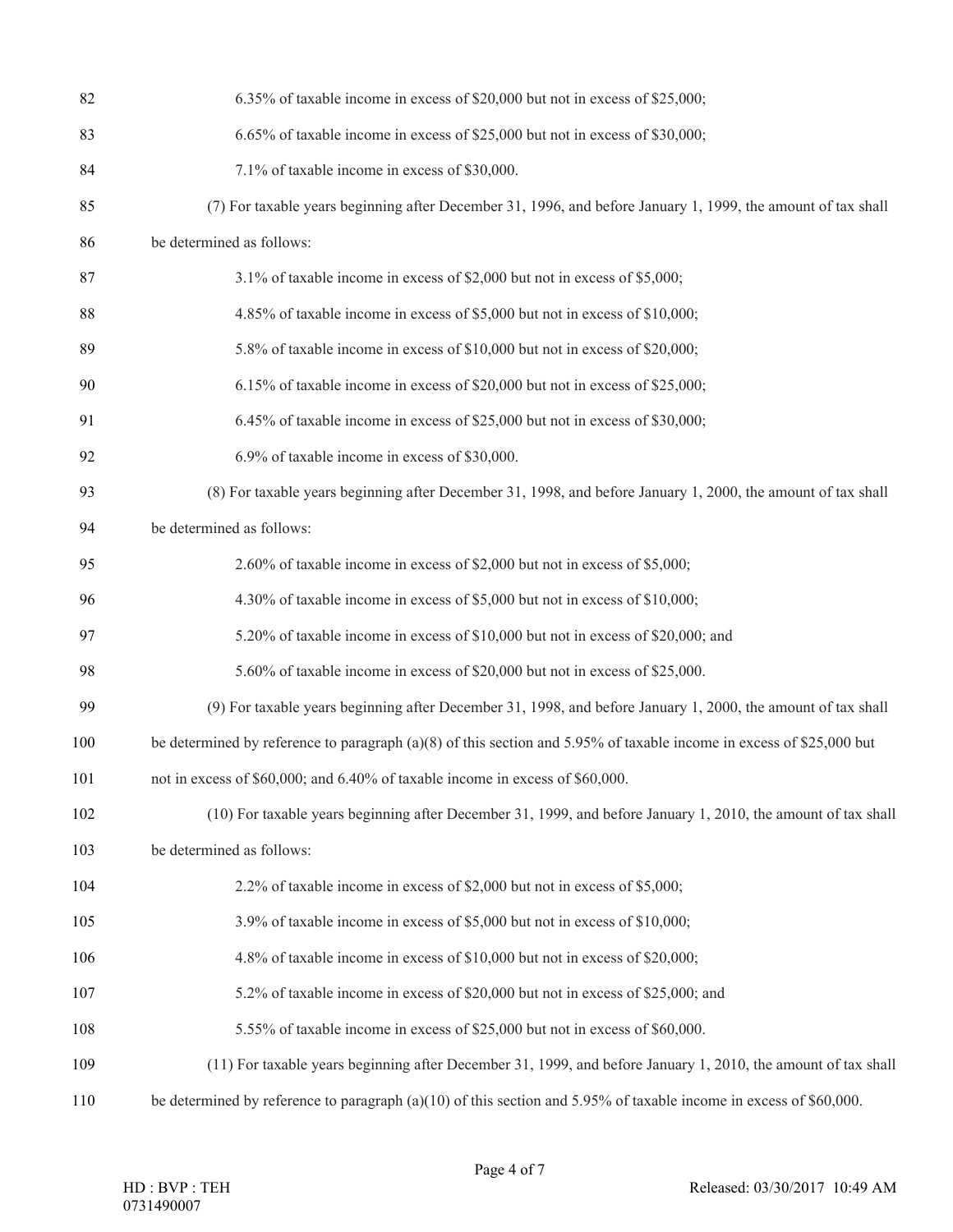| 111 | (12) For taxable years beginning after December 31, 2009, and before January 1, 2012, the amount of tax shall |
|-----|---------------------------------------------------------------------------------------------------------------|
| 112 | be determined as follows:                                                                                     |
| 113 | 2.2% of taxable income in excess of \$2,000 but not in excess of \$5,000;                                     |
| 114 | 3.9% of taxable income in excess of \$5,000 but not in excess of \$10,000;                                    |
| 115 | 4.8% of taxable income in excess of \$10,000 but not in excess of \$20,000;                                   |
| 116 | 5.2% of taxable income in excess of \$20,000 but not in excess of \$25,000;                                   |
| 117 | 5.55% of taxable income in excess of \$25,000 but not in excess of \$60,000; and                              |
| 118 | 6.95% of taxable income in excess of \$60,000.                                                                |
| 119 | (13) For taxable years beginning after December 31, 2011, and before January 1, 2014, the amount of tax shall |
| 120 | be determined as follows:                                                                                     |
| 121 | 2.2% of taxable income in excess of \$2,000 but not in excess of \$5,000;                                     |
| 122 | 3.9% of taxable income in excess of \$5,000 but not in excess of \$10,000;                                    |
| 123 | 4.8 % of taxable income in excess of \$10,000 but not in excess of \$20,000;                                  |
| 124 | 5.2% of taxable income in excess of \$20,000 but not in excess of \$25,000;                                   |
| 125 | 5.55% of taxable income in excess of \$25,000 but not in excess of \$60,000; and                              |
| 126 | 6.75% of taxable income in excess of \$60,000.                                                                |
| 127 | (14) For taxable years beginning after December 31, 2013, and before January 1, 2017, the amount of tax shall |
| 128 | be determined as follows:                                                                                     |
| 129 | 2.2% of taxable income in excess of \$2,000 but not in excess of \$5,000;                                     |
| 130 | 3.9% of taxable income in excess of \$5,000 but not in excess of \$10,000;                                    |
| 131 | 4.8% of taxable income in excess of \$10,000 but not in excess of \$20,000;                                   |
| 132 | 5.2% of taxable income in excess of \$20,000 but not in excess of \$25,000;                                   |
| 133 | 5.55% of taxable income in excess of \$25,000 but not in excess of \$60,000; and                              |
| 134 | 6.6% of taxable income in excess of \$60,000.                                                                 |
| 135 | (15) For taxable years beginning after December 31, 2016, the amount of tax shall be determined as follows:   |
| 136 | 2.15% of taxable income in excess of \$2,000 but not in excess of \$5,000;                                    |
| 137 | 3.85% of taxable income in excess of \$5,000 but not in excess of \$10,000;                                   |
| 138 | 4.75% of taxable income in excess of \$10,000 but not in excess of \$20,000;                                  |
| 139 | 5.15% of taxable income in excess of \$20,000 but not in excess of \$25,000;                                  |
| 140 | 5.50% of taxable income in excess of \$25,000 but not in excess of \$60,000;                                  |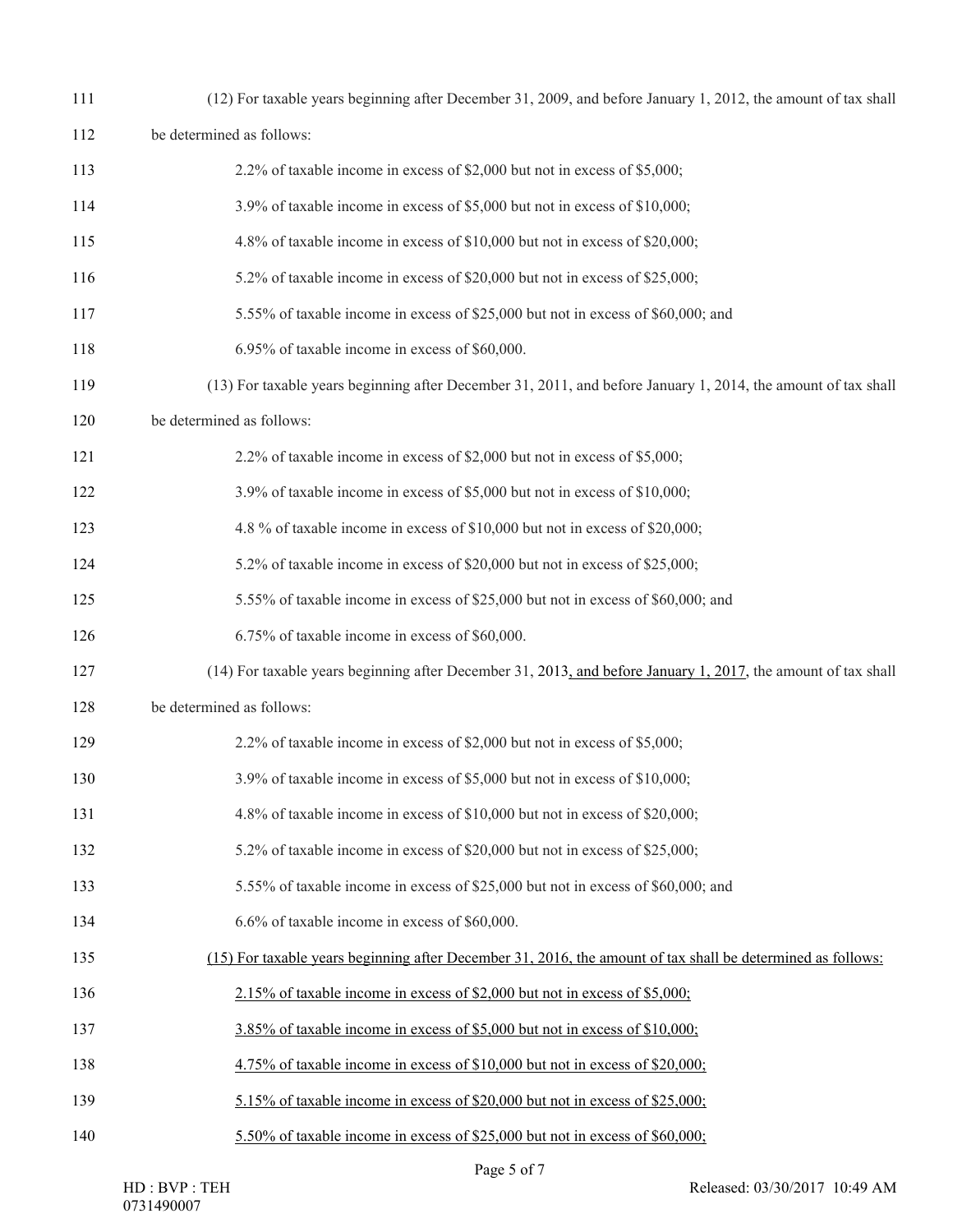| 141 | 6.55% of taxable income in excess of \$60,000 but not in excess of \$125,000;                                                  |
|-----|--------------------------------------------------------------------------------------------------------------------------------|
| 142 | 7.05% of taxable income in excess of \$125,000 but not in excess of \$250,000; and                                             |
| 143 | 7.80% of taxable income in excess of \$250,000.                                                                                |
| 144 | Section 2. Amend § 1109, Title 30 of the Delaware Code by making deletions as shown by strikethrough and                       |
| 145 | insertions as shown by underline as follows:                                                                                   |
| 146 | § 1109. Itemized deductions.                                                                                                   |
| 147 | (a) General. — In determining taxable income under this chapter, in lieu of the standard deduction provided by $\S$            |
| 148 | 1108 of this title, a resident individual may elect to deduct the sum of the itemized deductions claimed on the federal        |
| 149 | income tax return as shall be permitted under the laws of the United States as the same are or shall become effective for any  |
| 150 | taxable year in determining the federal taxable income, or, if the person does not itemize deductions or elects the credit for |
| 151 | foreign taxes paid on the federal return, the person may deduct the sum of the itemized deductions to which the person         |
| 152 | would have been entitled had the person itemized the deductions (including the deduction for foreign taxes paid) on the        |
| 153 | federal return:                                                                                                                |
| 154 | (1) Reduced by:                                                                                                                |
| 155 | a. The amount thereof representing income taxes imposed by this State;                                                         |
| 156 | b. The amount of any income tax imposed on the person for the taxable year by another state of the                             |
| 157 | United States or a political subdivision thereof or the District of Columbia on income derived from sources therein            |
| 158 | if the person elected to take such amount as a credit in accordance with $\S 1111(a)$ of this title; and                       |
| 159 | (2) Increased by:                                                                                                              |
| 160 | a. An amount equal to the excess of the state employee automobile mileage reimbursement allowance                              |
| 161 | over the standard mileage rate allowed as a charitable deduction for federal income tax purposes for unreimbursed              |
| 162 | automobile transportation expense incurred by an individual while serving as a volunteer for a charitable                      |
| 163 | organization as defined in § 170(c), Internal Revenue Code [26 U.S.C. § 170(c)];                                               |
| 164 | b. In the case of a self-employed individual, the amount paid during the taxable year for insurance which                      |
| 165 | constitutes medical care for the taxpayer, the taxpayer's spouse and dependents, less the amount allowed the                   |
| 166 | taxpayer as a deduction pursuant to $\S$ 162(1)(26 U.S.C. $\S$ 162(1)) or successor provision of the Internal Revenue          |
| 167 | Code. For purposes of this subparagraph, "self-employed taxpayer" shall mean a resident individual whose gross                 |
| 168 | income is more than one-half derived from a trade, business or profession and not derived as an employee. Income               |
| 169 | in the nature of interest, dividends or other investment income shall not constitute self-employment income. No                |
| 170 | self-employed taxpayer whose total cost of insurance for health care for the taxpayer, spouse and dependents                   |